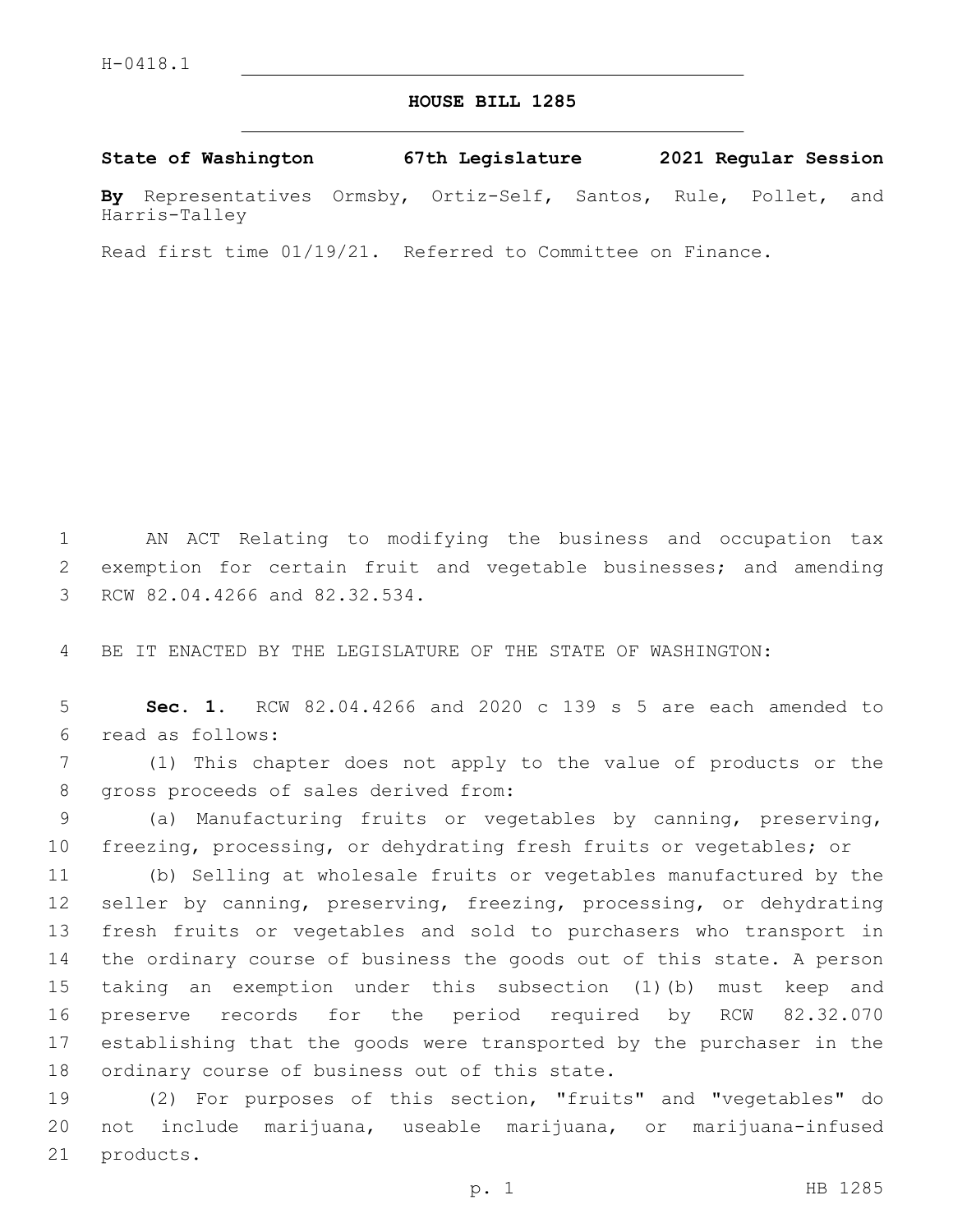(3) A person claiming the exemption provided in this section must file a complete annual tax performance report with the department 3 under RCW 82.32.534. (4)(a) A person claiming the exemption provided in this section must annually disclose any adjudicated action arising from any legal judgments, lawsuits, proceedings, or charges, against the applicant, that are related to any employment, labor, or civil rights laws of 8 any jurisdiction that have occurred within the two years prior to the present year's filing deadline. Such employment, labor, or civil rights laws include: (i) Wage and hour laws as provided in RCW 49.12.020 and 49.12.150; (ii) Breaks and schedules rules as set by the department of labor 14 and industries; (iii) Human rights or discrimination laws as provided in RCW 49.60.030; (iv) Sexual harassment laws as provided in chapter 49.60 RCW; (v) Workplace pregnancy accommodations as provided in RCW 43.10.005; (vi) Health and safety laws as provided in chapter 49.17 RCW; or (vii) Laws, rules, or regulations related to wrongful termination or unfair labor practices. (b) The disclosure required in (a) of this subsection must be made on forms prescribed by the department and must be submitted 25 annually by a date set by the department. The department must set the first due date no later than December 31, 2021. (c) The department must provide the disclosure required in (a) of 28 this subsection to the department of labor and industries, and the department of labor and industries must subsequently verify the disclosed information against its own records. Organizations 31 representing workers, including labor unions and worker centers, may submit reports of applicable adjudicated actions against a person required to make a disclosure in (a) of this subsection, to the department of labor and industries. The department of labor and 35 industries must notify the department of the accuracy of each disclosure upon completing its verification. (d) A person is not eligible for the exemption provided in subsection (1) of this section for a given calendar year if the person has been found to have violated any employment, labor, or civil rights laws of any jurisdiction in the two years prior to the

p. 2 HB 1285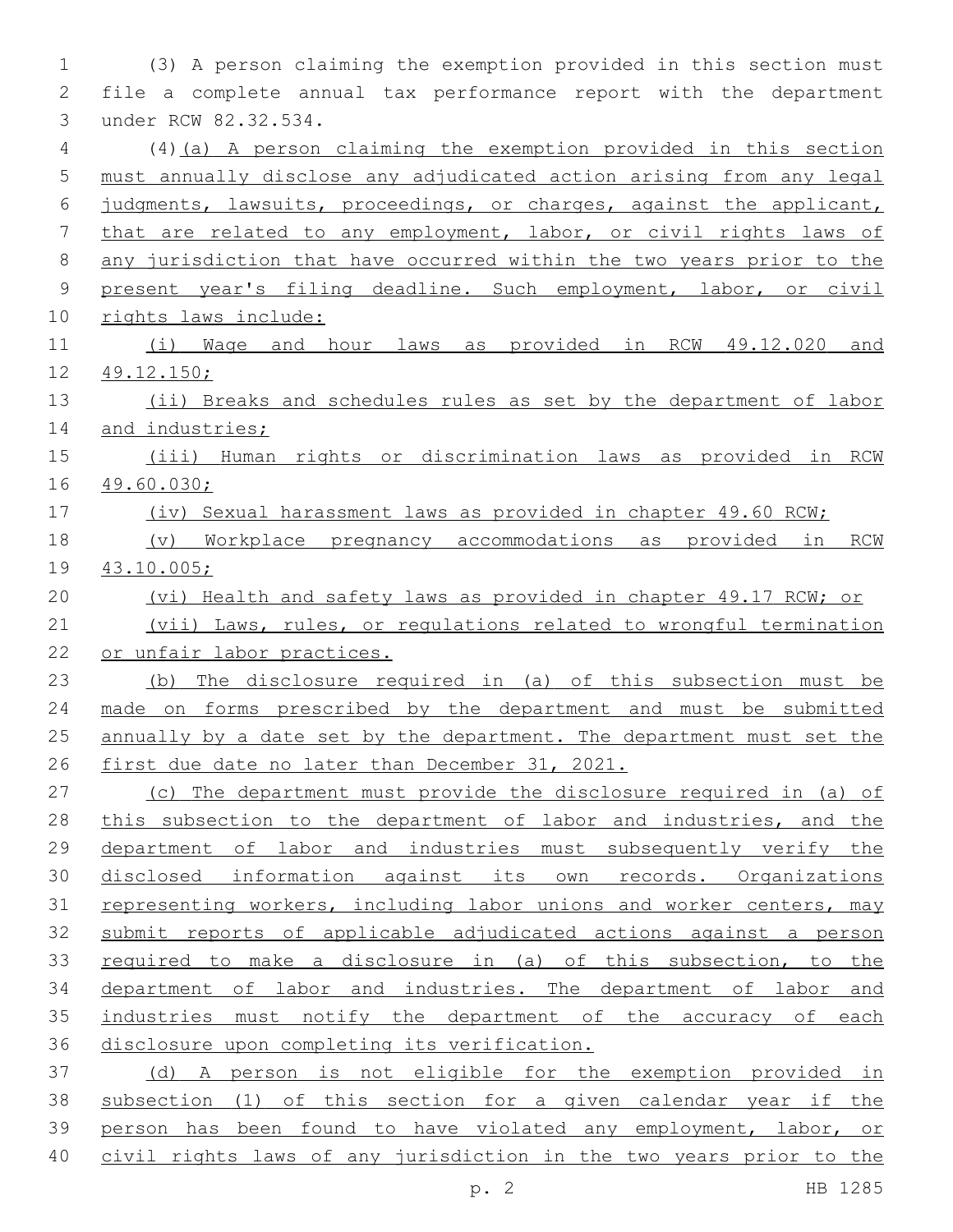present year's filing deadline of the disclosure required in (a) of 2 this subsection. (e) A person found to be ineligible for the exemption as provided in subsection (1) of this section may in a later year claim a refund equal to the value of the exemption for the prior unclaimed tax year, if the adjudicated action, as disclosed in (a) of this subsection, is overturned on an appeal and the person submits to the department evidence of a favorable final judgment regarding the appealed 9 compliance matter, and the department, after review, notifies the 10 person of his or her eligibility to claim the value of the exemption 11 for the prior unclaimed tax year. The conditions of RCW 82.32.060 12 apply to this subsection (4) (e).

13 (5) This section expires July 1, 2025.

 **Sec. 2.** RCW 82.32.534 and 2017 c 135 s 1 are each amended to 15 read as follows:

 (1)(a)(i) Beginning in calendar year 2018, every person claiming a tax preference that requires an annual tax performance report under this section must file a complete annual report with the department. The report is due by May 31st of the year following any calendar year in which a person becomes eligible to claim the tax preference that 21 requires a report under this section.

 (ii) If the tax preference is a deferral of tax, the first annual tax performance report must be filed by May 31st of the calendar year following the calendar year in which the investment project is certified by the department as operationally complete, and an annual tax performance report must be filed by May 31st of each of the seven 27 succeeding calendar years.

 (iii) The department may extend the due date for timely filing of annual reports under this section as provided in RCW 82.32.590.

 (b) The report must include information detailing employment and wages for employment positions in Washington for the year that the tax preference was claimed. However, persons engaged in manufacturing commercial airplanes or components of such airplanes may report employment, wage, and benefit information per job at the manufacturing site for the year that the tax preference was claimed. The report must not include names of employees. The report must also detail employment by the total number of full-time, part-time, and temporary positions for the year that the tax preference was claimed. In lieu of reporting employment and wage data required under this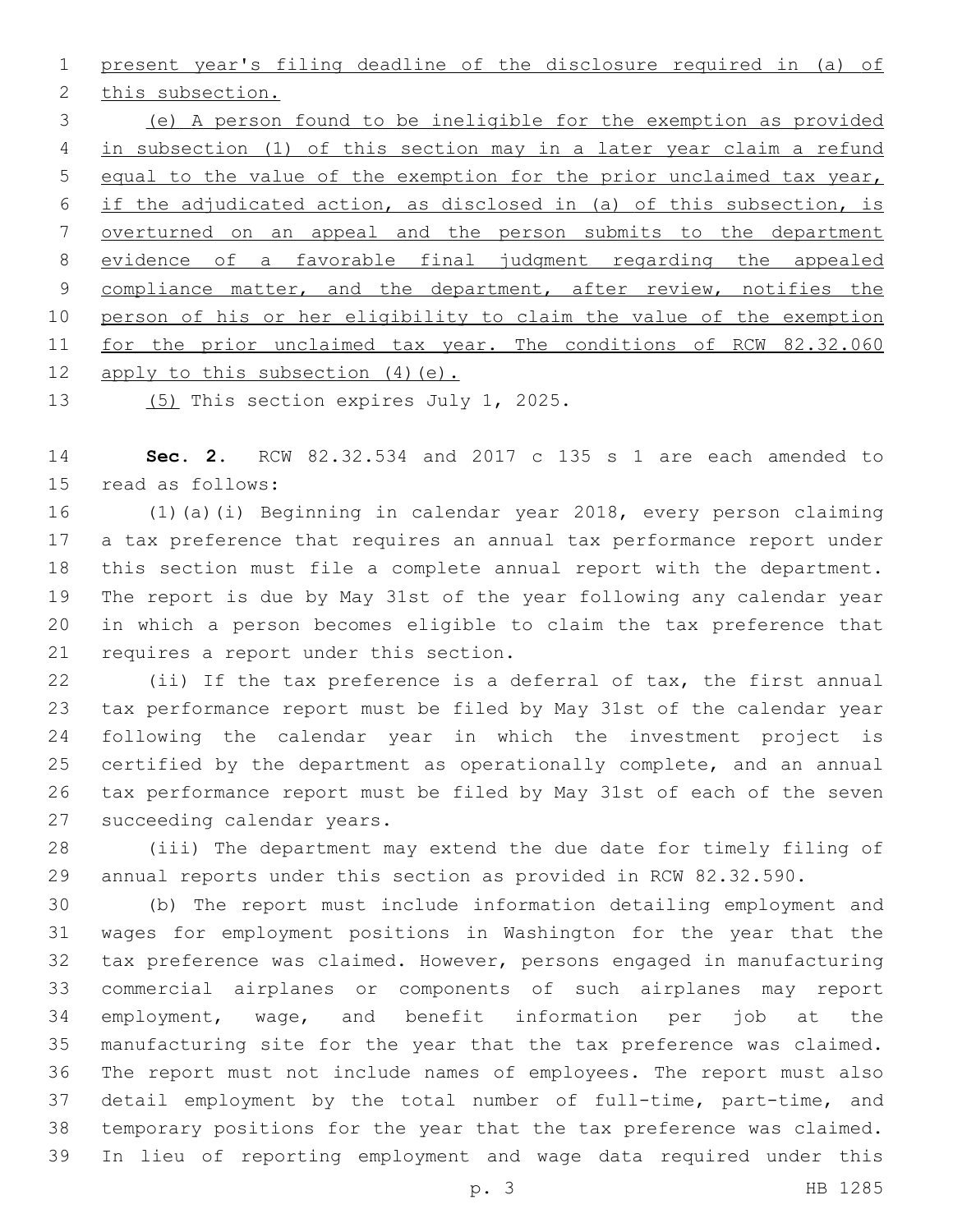subsection, taxpayers may instead opt to allow the employment security department to release the same employment and wage information from unemployment insurance records to the department and the joint legislative audit and review committee. This option is intended to reduce the reporting burden for taxpayers, and each taxpayer electing to use this option must affirm that election in accordance with procedures approved by the employment security 8 department.

 (c) Persons receiving the benefit of the tax preference provided by RCW 82.16.0421 or claiming any of the tax preferences provided by RCW 82.04.2909, 82.04.4481, 82.08.805, 82.12.805, or 82.12.022(5) 12 must indicate on the annual report the quantity of product produced 13 in this state during the time period covered by the report.

 (d) If a person filing a report under this section did not file a 15 report with the department in the previous calendar year, the report filed under this section must also include employment, wage, and benefit information for the calendar year immediately preceding the calendar year for which a tax preference was claimed.

 (2)(a) As part of the annual report, the department and the joint legislative audit and review committee may request additional 21 information necessary to measure the results of, or determine 22 eligibility for, the tax preference.

 (b) The report must include the amount of the tax preference claimed for the calendar year covered by the report. For a person that claimed an exemption provided in RCW 82.08.025651 or 82.12.025651, the report must include the amount of tax exempted under those sections in the prior calendar year for each general area or category of research and development for which exempt machinery and equipment and labor and services were acquired in the prior 30 calendar year.

 (3) Other than information requested under subsection (2)(a) of this section, the information contained in an annual report filed under this section is not subject to the confidentiality provisions 34 of RCW 82.32.330 and ((may be disclosed to the public)) must be made available for the public to inspect, and the department will make all 36 such information publicly available upon request.

 (4)(a) Except as otherwise provided by law, if a person claims a tax preference that requires an annual report under this section but fails to submit a complete report by the due date or any extension 40 under RCW 82.32.590, the department must declare: